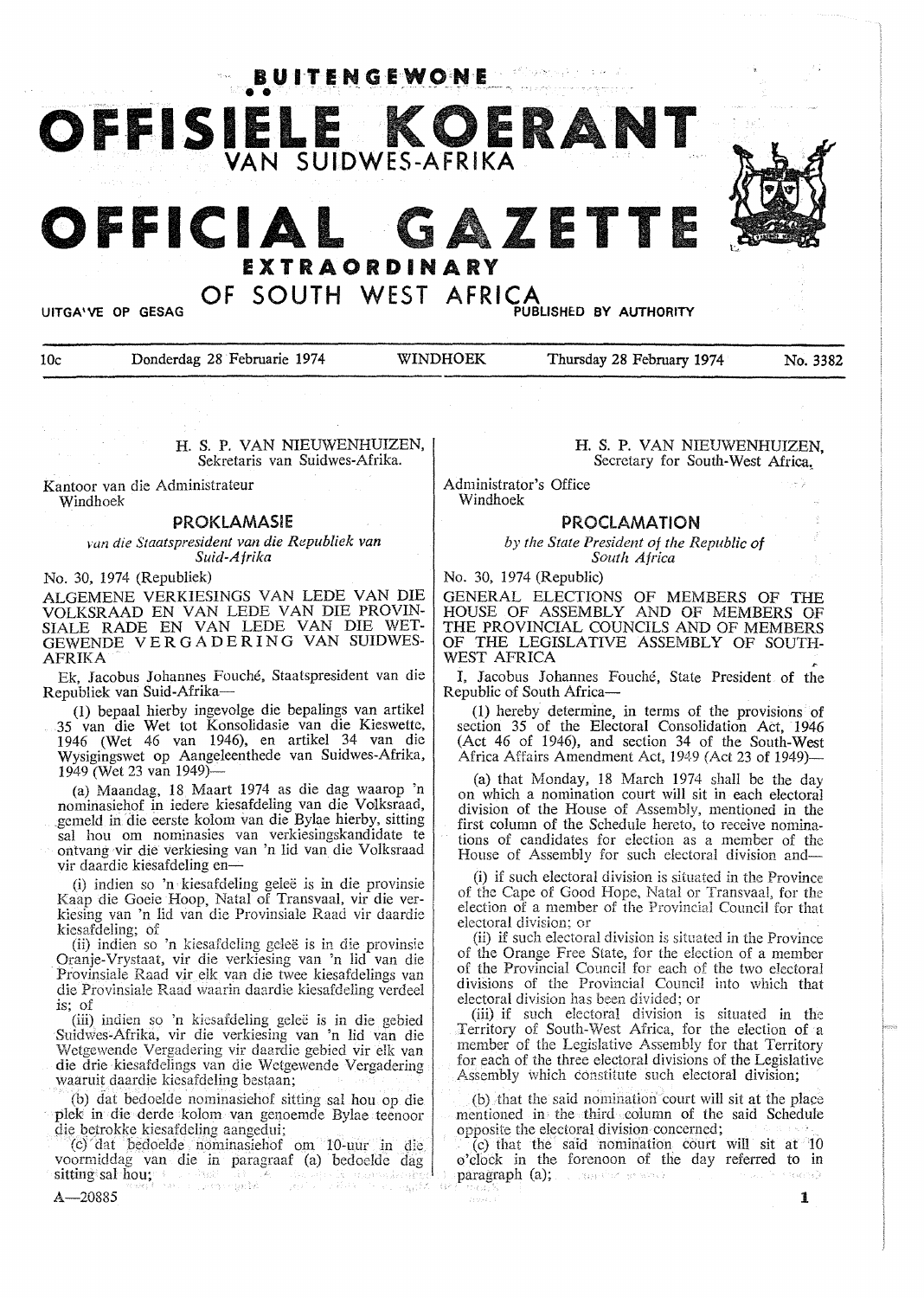#### 2 BU1TENGEWONE OFFISIELE KOERANT, 28 FEBRUARIE 1974

经典 网络复数 地名

(cl) dat ingeval 'n stemming nodig word in enigeen van bedoelde kiesafdelings omdat meer as een persoon behoorlik genomineer is ten opsigte van so 'n kiesafdeling by die sluiting van die betrokke nominasiehof, die stemming op Woensdag, 24 April 1974 sal plaasvind, om sewe-uur in die voormiddag van bedoe1de dag sal begin en om nege-uur in die aand van daardie dag sal eindig; en

 $(2)$  stel hierby ingevolge bedoelde bepalings die persoon wie se naam of amp in die vierde kolom van die Bylae hierby vcrskyn teenoor die naam van 'n kiesafdeling van die Volksraad, as kiesbeampte aan by van 'n lid van die Volksraad en by die verkiesing in die kiesafdeling of, na gelang van die geval, kiesafdelings, van die Provinsiale Raad of die Wetgewende Vergadering vir die gebicd Suidwes-Afrika wat aangedui word in die tweede kolom van bedoelde Bylae teenoor die naam van die bedoelde kiesafdeling van die Volksraad, van 'n lid of, na gelang van die geval, lede, van die Provinsiale Raad of die Wetgewende Vergadering vir die gebied Suidwes-Afrika.

Gegee onder my Hand en die Seël van die Republiek van Suid-Afrika te Kaapstad, op hede die Sewe-entwintigste dag van Februarie Eenduisend Negehonderd Vier-en-sewentig.

Op las van die Staatspresident-in-rade: By Order of the State President-in-Council:<br>C.P. MULDER. C. P. MULDER. C. P. L. P. L. P. L. P. L. P. L. C. P. MULDER. C. P. P. C. C. P. P. P. P. P. P. P. P. P.

(d) that if. a poll becomes necessary in any of the said electoral divisions for the reason that more than one person shall have. been duly nominated in respect of such an electoral division at the close of the sitting of the nomination court in question, the poll shall be taken on Wednesday, 24 April 1974, and shall commence at seven o'clock in the forenoon of the said day and close at nine o'clock in the evening of that day;

(2) hereby appoint, in terms of the said provisions, the person whose name or designation appears in the fourth column of the Schedule hereto opposite the name of an electoral division of the House of Assembly, as returning officer at the election in that electoral division of the House of Assembly of a member of the House of Assembly and at the election in the electoral division or, as the case may be, electoral divisions, of the Provincial Council or the Legislative Assembly for the Territory of South-West Africa appearing in the second column of the said Schedule opposite the name of the said electoral division of the House of Assembly, of a member or, as the case may be, members, of the Provincial Council or the Legislative Assembly for the Territory of South-West Africa.

Given under my Hand and the Seal of the Republic of South Africa at Cape Town on this Twenty-seventh day of February, One thousand Nine hundred and Seventyfour.

**GDED REA** 

#### J. J. FOUCHÉ, Staatspresident. J. J. FOUCHÉ, State President.

|                                                                                       |                                                                                                                                        | was ween the overs non-though of the call of Good hold                                                                       |                                                                              |
|---------------------------------------------------------------------------------------|----------------------------------------------------------------------------------------------------------------------------------------|------------------------------------------------------------------------------------------------------------------------------|------------------------------------------------------------------------------|
| Kiesafdeling van die<br>Volksraad<br>Electoral Division of -<br>the House of Assembly | Kiesafdeling van die<br>Provinsiale Raad<br>Electoral Division of<br>the Provincial Council                                            | <b>Rlek</b> waar Nominasiehof<br>sitting sal hou<br>Place where Nomination<br>Court will be held<br>en al Gregoria<br>القراب | py sales<br>Kiesbeampte<br>Returning Officer                                 |
| Albanie/Albany                                                                        | Albanie/Albany                                                                                                                         | Landdroskantoor/Magistrate's Office,<br>Grahamstown                                                                          | Die Hooflanddros/The Chief Magistrate,<br>Grahamstown.                       |
| Algoa                                                                                 | $Algoa$                                                                                                                                | "B"-Hofsaal,<br>Landdroskantoor/"B"<br>Court Room, Magistrate's Office, Port                                                 | A. W. Meiring, Landdros/Magistrate,<br>Port Elizabeth.                       |
| 출근 나는 아직 나라 나는 나라                                                                     | Anderson and the second service                                                                                                        | Elizabeth                                                                                                                    |                                                                              |
| Aliwal                                                                                | $\mathbb{A}$ liwal                                                                                                                     | Landdroskantoor, Aliwal-Noord/Magis-<br>trate's Office, Aliwal North                                                         | Die Hooflanddros, Aliwal-Noord/The<br>Chief Magistrate, Aliwal North.        |
| Beaufort-Wes/West<br>このあい しんりょうしき                                                     | Beaufort-Wes/West                                                                                                                      | Siviele Hof, Landdroskantoor, Beaufort-<br>Wes/Civil Court, Magistrate's Office,                                             | D. P. M. Duvenage, Senior Landdros,<br>Beaufort-Wes/Senior Magistrate, Beau- |
|                                                                                       | Bellville                                                                                                                              | Beaufort West                                                                                                                | fort West.                                                                   |
|                                                                                       |                                                                                                                                        | Landdroskantoor/Magistrate's<br>Office.<br><b>Bellville</b>                                                                  | P. J. le Roux, Senior Landdros/Senior<br>Magistrate, Bellville.              |
| $Calcdon \ldots \ldots$                                                               | $Calcdon \ldots$                                                                                                                       | Office.<br>Landdroskantoor/Magistrate's                                                                                      | Die Landdros/The Magistrate, Caledon.                                        |
| <b>Company Company</b><br>$Ceres \ldots$                                              | $\mathcal{A}=\mathcal{A}$ , and $\mathcal{A}=\mathcal{A}$ , and $\mathcal{A}=\mathcal{A}$ , and<br>$Ceres \ldots \ldots \ldots \ldots$ | Calcdon<br>Landdroskantoor/Magistrate's<br>Office,                                                                           | Die Landdros/The Magistrate, Ceres.                                          |
|                                                                                       |                                                                                                                                        | Ceres                                                                                                                        |                                                                              |
| Constantia                                                                            | Constantia                                                                                                                             | Siviele Hof, Nuwe Hofgebou, Electric-<br>weg/Civil Court, New Court Building,                                                | J. Johnston, Senior Landdros/Senior<br>Magistrate, Wynberg.                  |
| Cradock                                                                               | $Cradock$                                                                                                                              | Electric Road, Wynberg<br>Hofsaal, Landdroskantoor/Court Room,<br>Magistrate's Office, Cradock                               | Die Hooflanddros/The Chief Magistrate,<br>Cradock.                           |
| De Aar                                                                                | De Aar                                                                                                                                 | Landdroskantoor/Magistrate's Office, De<br>Aar                                                                               | T. Kleinhans, Landdros/Magistrate, De<br>Aar.                                |
| Durbanville                                                                           | Durbanville                                                                                                                            | "A"-Hof, Landdroskantoor/"A" Court,<br>Magistrate's Office, Goodwood                                                         | R. D. du Plessis, Landdros/Magistrate,<br>Goodwood.                          |
| $George$                                                                              | George                                                                                                                                 | "A"-Hofsaal,<br>Landdroskantoor/"A"                                                                                          | Die Landdros/The Magistrate, George.                                         |
|                                                                                       | a a shekara 1972.<br>Matukio                                                                                                           | Court Room, Magistrate's Office,                                                                                             |                                                                              |
| and the same of the same state<br>Gordonia                                            | Gordonian                                                                                                                              | George<br>"A"-Hof, Landdroskantoor/"A" Court,                                                                                | C. F. W. van Zyl, Landdros/Magistrate                                        |
|                                                                                       |                                                                                                                                        | Magistrate's Office, Upington                                                                                                | Upington.                                                                    |
| Graaff-Reinet                                                                         | Graaff-Reinet                                                                                                                          | Hofsaal, Landdroskantoor/Court Room,<br>Magistrate's Office, Graaff-Reinet                                                   | Die Landdros/The Magistrate, Graaff-<br>Reinet.                              |
| Griekwaland-Oos / Gri-                                                                | Griekwaland-Oos / Gri-                                                                                                                 | Landdroskantoor / Magistrate's Office,                                                                                       | Hooflanddros/Chief Magistrate, Umtata.                                       |
| qualand East                                                                          | qualand East                                                                                                                           | Umtata                                                                                                                       |                                                                              |
| Groenpunt/Green Point                                                                 | Groenpunt/Green Point                                                                                                                  | Kamer 134, Landdroskantoor, Kaapstad/<br>Room 134, Magistrate's Office, Cape                                                 | J. W. Z. Havenga, Landdros, Kaapstad/<br>Magistrate, Cape Town.              |
|                                                                                       | The Control                                                                                                                            | Town                                                                                                                         |                                                                              |
| Groote Schuur                                                                         | Groote Schuur                                                                                                                          | Kamer 150, Landdroskantoor, Kaapstad/<br>Room 150, Magistrate's Office, Cape                                                 | A. H. Barlow, Landdros, Kaapstad/<br>Magistrate, Cape Town.                  |

**Town** 

BYLAE-SCHEDULE PROVINSIE KAAP DIE GOEIE HOOP-PROVINCE OF THE CAPE OF GOOD HOPE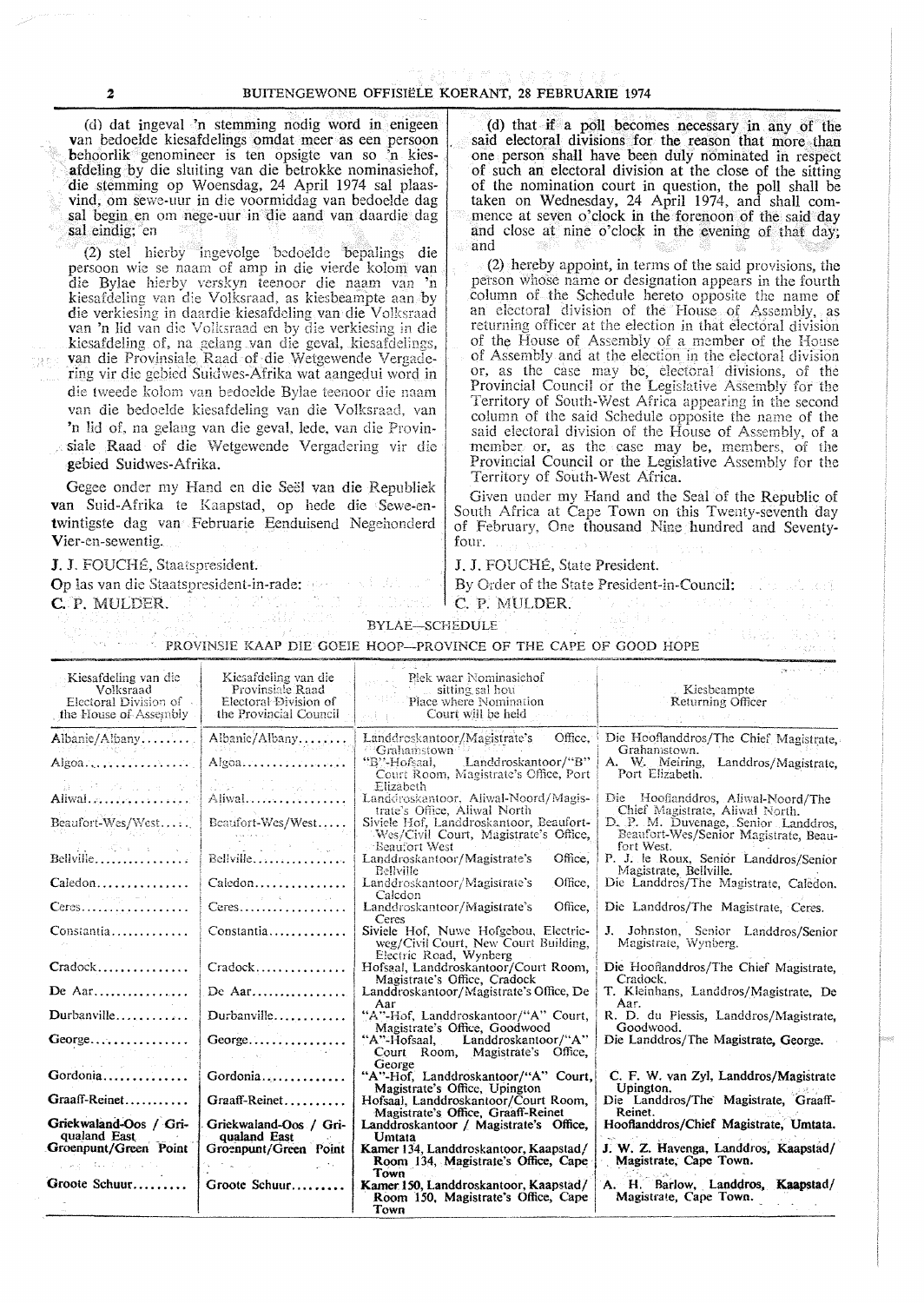| Kiesafdeling van die<br>Volksraad<br>Electoral Division of<br>the House of Assembly | Kiesafdeling van die<br>Provinsiale Raad<br>Electoral Division of<br>the Provincial Council | Piek waar Nominasiehof<br>sitting sal hou<br>Place where Nomination<br>Court will be held                                                         | Kiesbeampte<br>Returning Officer                                                                                                                                                       |
|-------------------------------------------------------------------------------------|---------------------------------------------------------------------------------------------|---------------------------------------------------------------------------------------------------------------------------------------------------|----------------------------------------------------------------------------------------------------------------------------------------------------------------------------------------|
| $H$ elderberg                                                                       | Helderberg                                                                                  | Landdroskantoor, Somerset-Wes/Magis-<br>trate's Office, Somerset West                                                                             | Die Landdros, Somerset-Wes/The Magis-<br>trate, Somerset West.                                                                                                                         |
| Humansdorp                                                                          | Humansdorp                                                                                  | Office,<br>Landdroskantoor/Magistrate's<br>Humansdorp                                                                                             | Die Landdros/The Magistrate, Humans-<br>dorp.                                                                                                                                          |
| Kaapstad Tuine/Cape<br>Town Gardens                                                 | Tuine/Cape<br>Kaapstad<br>Town Gardens                                                      | Kamer 310A, Sanlangebou, Heeren-<br>gracht, Kaapstad/Room 310A. San-<br>lam Building, Heerengracht, Cape                                          | D. Vosloo, Streekverteenwoordiger, De-<br>partement van Binneiandse Sake, Kaap-<br>stad/Regional Representative, Depart-<br>ment of the Interior, Cape Town.                           |
| Kimberley-Noord/North                                                               | Kimberley-Noord/North                                                                       | Town<br>"A"-Hof, Landdroskantoor/"A" Court,<br>Magistrate's Office, Kimberley                                                                     | H. C. Barnard, Streekverteenwoordiger,<br>Departement van Binnelandse Sake/<br>Regional Representative Department<br>of the Interior, Kimberley,                                       |
| Kimberley-Suid/South                                                                | Kimberley-Suid/South                                                                        | "C"-Hof, Landdroskantoor/"C" Court,                                                                                                               | Die Hooflanddros/The Chief Magistrate.<br>Kimborley.                                                                                                                                   |
| King William's Town                                                                 | King William's Town                                                                         | Magistrate's Office, Kimberley<br>Landdroskantoor/Magistrate's<br>Office,<br>King William's Town                                                  | Die Hooflanddros/The Chief Magistrate,<br>King William's Town.                                                                                                                         |
| $K$ uruman                                                                          | $K$ uruman                                                                                  | Office.<br>Landdroskantoor/Magistrate's<br>Kuruman                                                                                                | Die Landdros/The Magistrate, Kuruman.                                                                                                                                                  |
| Maitland                                                                            | Maitland                                                                                    | Kamer 104, Landdroskantoor, Kaapstad/<br>Room 104, Magistrate's Office, Cape<br>Town                                                              | B. Carroll, Landdros, Kaapstad/Magis-<br>trate, Cape Town.                                                                                                                             |
| Malmesbury                                                                          | $M$ almesbury                                                                               | Landdroskantoor/Magistrate's<br>Office,<br>Malmesbury                                                                                             | Die Landdros/The Magistrate, Malmes-<br>bury,                                                                                                                                          |
| $M$ oorreesburg                                                                     | $Moorreesburg \ldots$                                                                       | Landdroskantoor/Magistrate's<br>Office.<br>Moorreesburg                                                                                           | Die Landdros/The Magistrate, Moorrees-<br>burg.                                                                                                                                        |
| Mosselbaai/Mossel Bay                                                               | Mosselbaai/Mossel Bay                                                                       | Landdroskantoor,<br>Mosselbaai/Magis-<br>trate's Office, Mossel Bay                                                                               | Die Landdros, Mosselbaai/The Magis-<br>trate, Mossel Bay.                                                                                                                              |
| Namakwaland                                                                         | Namakwaland                                                                                 | Landdroskantoor/Magistrate's<br>Office.<br>Springbok                                                                                              | Die Landdros/The Magistrate, Springbok.                                                                                                                                                |
| Newton Park                                                                         | Newton Park                                                                                 | Kamer 659, Eben Döngesgebou/Room<br>659, Eben Dönges Building, Port<br>Elizabeth                                                                  | Die Streekverteenwoordiger, Departement<br>van Binnelandse Sake/The Regional<br>Representative, Department of the                                                                      |
| Oos-Londen-Noord/East<br>London North                                               | Oos-Londen-Noord/East<br>London North                                                       | Kamer 1, Ou Reserwebankgebou, hoek<br>van Cambridge- en Terminusstraat,<br>Oos-Londen/Room 1, Old Reserve<br>Bank Building, cor. of Cambridge and | Interior, Port Elizabeth.<br>G. F. Engelbrecht, Streekverteenwoor-<br>diger, Departement van Binnelandse<br>Sake, Oos-Londen/Regional Repre-<br>sentative, Department of the Interior, |
| Oos-Londen-Stad / East<br>London City                                               | Oos-Londen-Stad / East<br>London City                                                       | Terminus Streets, East London<br>"A"-Hof, Landdroskantoor,<br>Oos-<br>$London/fA''$ Court,<br>Magistrate's                                        | East London.<br>N. R. Oosthuysen, Landdros, Oos-<br>Londen/Magistrate, East London.                                                                                                    |
| Oudtshoorn                                                                          | Oudtshoorn                                                                                  | Office, East Londen<br>Hofsaal, Landdroskantoor/Court Room,                                                                                       | Die Landdros/The Magistrate, Oudts-                                                                                                                                                    |
| Paarl                                                                               | Paarl                                                                                       | Magistrate's Office, Oudtshoorn<br>Landdroskantoor/Magistrate's<br>Office.                                                                        | hoorn.<br>B. J. Schmidt, Eerste Landdros/Principal                                                                                                                                     |
| Parow                                                                               | $Parow \ldots \ldots$                                                                       | Paarl<br>Landdroskantoor/Magistrate's<br>Office,<br>Parow.                                                                                        | Magistrate, Paarl.<br>Die Landdros/The Magistrate, Parow.                                                                                                                              |
| Piketberg                                                                           | Piketberg                                                                                   | Landdroskantoor/Magistrate's<br>Office,<br>Piketberg                                                                                              | Die Landdros/The Magistrate, Piketberg,                                                                                                                                                |
| $Pinelands \dots \dots \dots \dots$                                                 | $Pinelands \ldots  \ldots$                                                                  | Kamer 310B, Saniamgebou, Heeren-<br>gracht, Kaapstad/Room 310B, San-<br>lam Building, Heerengracht, Cape                                          | D. F. Traut, Administratiewe Beheerbe-<br>ampte, Departement van Binnelandse<br>Sake, Kaapstad/Administrative Control                                                                  |
| and a program<br>Port Elizabeth-Noord /                                             | $\sim 2^{-3/2}$ , $\sim$ ,<br>Port Elizabeth-Noord /                                        | Town<br>"P"-Hof, Landdroskantoor/"P" Court,                                                                                                       | Officer, Department of the Interior,<br>Cape Town.<br>C. Kläckers, Landdros/Magistrate, Port                                                                                           |
| North<br>Port Elizabeth-Sentraal/                                                   | North<br>Port Elizabeth-Sentraal/                                                           | Magistrate's Office, Port Elizabeth<br>"O"-Hof, Landdroskantoor/"O" Court,                                                                        | Elizabeth.<br>P. J. J. van der Merwe, Landdros/Magis-                                                                                                                                  |
| Central<br>Prieska                                                                  | Central<br>Prieska                                                                          | Magistrate's Office, Port Elizabeth                                                                                                               | trate, Port Elizabeth,                                                                                                                                                                 |
| Queenstown                                                                          | Queenstown                                                                                  | Landdroskantoor/Magistrate's<br>Office,<br>Prieska                                                                                                | Die Landdros/The Magistrate, Prieska.                                                                                                                                                  |
| $R$ ondebosch                                                                       | $R$ ondebosch                                                                               | Landdroskantoor/Magistrate's<br>Office.<br>Queenstown<br>"M"-Hof, Nuwe Hofgebou, Electricweg/                                                     | Die Hooflanddros/The Chief Magistrate,<br>Queenstown.                                                                                                                                  |
| Seepunt/Sea Point                                                                   | Seepunt/Sea Point                                                                           | "M" Court, New Court Building,<br>Electric Road, Wynberg<br>Kamer 141, Landdroskantoor, Kaapstad/                                                 | C. P. Cloete, Landdros/Magistrate, Wyn-<br>berg.<br>J. C. L. Botha, Landdros, Kaapstad/                                                                                                |
|                                                                                     |                                                                                             | Room 141, Magistrate's Office, Cape<br>Town                                                                                                       | Magistrate, Cape Town.                                                                                                                                                                 |
| Simonstad/Simonstown                                                                | Simonstad/Simonstown                                                                        | Landdroskantoor,<br>Simonstad/Magis-<br>trate's Office, Simonstown                                                                                | J. T. P. Swart, Landdros, Simonstad/<br>Magistrate, Simonstown.                                                                                                                        |
| Somerset-Oos/East                                                                   | Somerset-Oos/East                                                                           | Landdroskantoor, Somerset-Oos/Magis-<br>trate's Office, Somerset East                                                                             | Die Landdros, Somerset-Oos/The Magis-<br>trate, Somerset East.                                                                                                                         |
| Stellenbosch                                                                        | Stellenbosch                                                                                | "B"-Hof, Landdroskantoor/"B" Court,<br>Magistrate's Office, Stellenbosch                                                                          | J. L. Cilliers, Eerste Landdros/Principal<br>Magistrate, Stellenbosch.<br>وتاسا الناسي                                                                                                 |
| Swellendam                                                                          | Swellendam                                                                                  | Landdroskantoor/Magistrate's<br>Office.<br>Swellendam                                                                                             | Die Landdros/The Magistrate, Swellen-<br>dam.                                                                                                                                          |
| Tygervallei                                                                         | Tygervallei                                                                                 | "C"-Hof, Landdroskantoor/"C" Court,<br>Magistrate's Office, Goodwood                                                                              | J. Levey, Landdros/Magistrate, Good-<br>wood.                                                                                                                                          |
| Uitenhage                                                                           | Uitenhage                                                                                   | "E"-Hof, Landdroskantoor/"E" Court,<br>Magistrate's Office, Uitenhage                                                                             | M. N. Nieuwoudt, Addisionele Landdros/<br>Additional Magistrate, Uitenhage.                                                                                                            |
| Valsbaai/False Bay                                                                  | Valsbaai/False Bay<br>化芳酮碱盐 蛛 计下向图式表                                                        | Landdroskantoor/Magistrate's<br>Office,<br><b>Strand</b>                                                                                          | Die Landdros/The Magistrate, Strand.                                                                                                                                                   |
|                                                                                     | Vasco                                                                                       | "A"-Hof, Landdroskantoor/"A" Court,<br>Magistrate's Office, Goodwood                                                                              | S. J. L. Jansen van Vuuren, Landdros/<br>Magistrate, Goodwood.                                                                                                                         |
| $\sim$ 100 meV $\sim$ 100 meV $\sim$ 100 meV $\sim$                                 | المتحدد المنادين المتحدث والمتنقص                                                           |                                                                                                                                                   |                                                                                                                                                                                        |
|                                                                                     |                                                                                             | الإن الراجعين                                                                                                                                     |                                                                                                                                                                                        |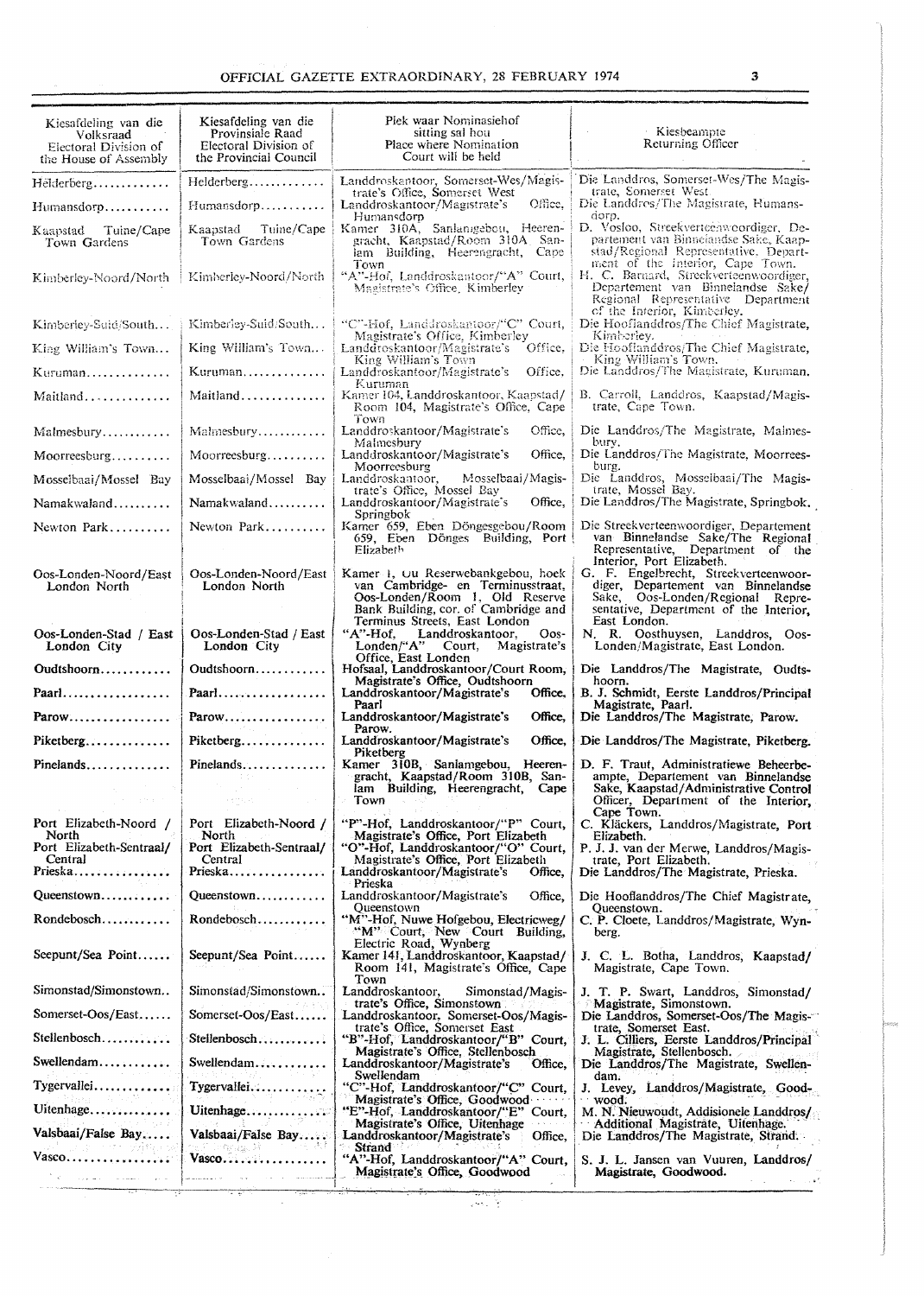| Kiesafdeling van die<br>Volksraad<br>Electoral Division of<br>the House of Assembly                                                                                                                                                                                                                                                                                                                                                                           | Kiesafdeling van die<br>Provinsiale Raad<br>Electoral Division of<br>the Provincial Council                                                                                                                                                                                                                                                                                                      | Plek waar Nominasiehof<br>sitting sal hou<br>Place where Nomination<br>Court will be held                          | Kiesbeampte<br>Returning Officer                                                                                         |
|---------------------------------------------------------------------------------------------------------------------------------------------------------------------------------------------------------------------------------------------------------------------------------------------------------------------------------------------------------------------------------------------------------------------------------------------------------------|--------------------------------------------------------------------------------------------------------------------------------------------------------------------------------------------------------------------------------------------------------------------------------------------------------------------------------------------------------------------------------------------------|--------------------------------------------------------------------------------------------------------------------|--------------------------------------------------------------------------------------------------------------------------|
| Vryburg                                                                                                                                                                                                                                                                                                                                                                                                                                                       | Vryburg                                                                                                                                                                                                                                                                                                                                                                                          | Office,<br>Landdroskantoor/Magistrate's                                                                            | Die Landdros/The Magistrate, Vryburg.                                                                                    |
| Walmer                                                                                                                                                                                                                                                                                                                                                                                                                                                        | Walmer                                                                                                                                                                                                                                                                                                                                                                                           | Vryburg<br>"C"-Hof, Landdroskantoor/"C" Court,                                                                     | J. L. Wepener, Landdros/Magistrate, Port                                                                                 |
| Worcester                                                                                                                                                                                                                                                                                                                                                                                                                                                     | Worcester                                                                                                                                                                                                                                                                                                                                                                                        | Magistrate's Office, Port Elizabeth<br>Landdroskantoor/Magistrate's<br>Office.                                     | Elizabeth.<br>D. S. van der Merwe, Eerste Landdros/                                                                      |
|                                                                                                                                                                                                                                                                                                                                                                                                                                                               |                                                                                                                                                                                                                                                                                                                                                                                                  | Worcester                                                                                                          | Principal Magistrate, Worcester.<br>J. Fourie, Landdros/Magistrate, Wynberg.                                             |
| Wynberg                                                                                                                                                                                                                                                                                                                                                                                                                                                       | Wynberg                                                                                                                                                                                                                                                                                                                                                                                          | Ou Kinderhof, Hoofgebou, Landdros-<br>kantoor/Old Children's Court, Main<br>Building, Magistrate's Office, Wynberg |                                                                                                                          |
|                                                                                                                                                                                                                                                                                                                                                                                                                                                               |                                                                                                                                                                                                                                                                                                                                                                                                  | PROVINSIE NATAL-PROVINCE OF NATAL                                                                                  |                                                                                                                          |
| Amanzimtoti                                                                                                                                                                                                                                                                                                                                                                                                                                                   | Amanzimtoti                                                                                                                                                                                                                                                                                                                                                                                      | Kamer 26, Landdroskantoor/Room 26,<br>Magistrate's Court, Durban                                                   | P. U. de Jager, Senior Landdros/Senior<br>Magistrate, Durban.                                                            |
| Berea                                                                                                                                                                                                                                                                                                                                                                                                                                                         | Berea                                                                                                                                                                                                                                                                                                                                                                                            | Kamer 711, Esplanade Staatskantore,<br>Victoriadyk/Room 711, Esplanade<br>Government Building, Victoria Em-        | A. G. Blacklaws, Streekverteenwoordiger,<br>Departement van Binnelandse Sake/<br>Regional Representative, Department     |
| Durban-Noord/North                                                                                                                                                                                                                                                                                                                                                                                                                                            | Durban-Noord/North                                                                                                                                                                                                                                                                                                                                                                               | bankment, Durban<br>Kamer 713, Esplanade Staatskantore,<br>Victoriadyk/Room 713, Esplanade                         | of the Interior, Durban.<br>P. S. de Bruyn, Administratiewe Beheer-<br>beampte, Departement van Binnelandse              |
| $\sim$ $\sim$                                                                                                                                                                                                                                                                                                                                                                                                                                                 |                                                                                                                                                                                                                                                                                                                                                                                                  | Government Building, Victoria Em-<br>bankment, Durban                                                              | Sake/Administrative Control Officer,<br>Department of the Interior, Durban.                                              |
| цÔ,<br>Durban-Punt/Point                                                                                                                                                                                                                                                                                                                                                                                                                                      | Durban-Punt/Point                                                                                                                                                                                                                                                                                                                                                                                | Kamer 4, Landdroskantoor/Room 4, Magistrate's Office, Durban                                                       | Mej./Miss J. McLean, Administratiewe<br>Beampte, Landdroskantoor/Administrative Officer, Magistrate's Office,<br>Durban. |
| Durban-Sentraal/Central                                                                                                                                                                                                                                                                                                                                                                                                                                       | Durban-Sentraal/Central                                                                                                                                                                                                                                                                                                                                                                          | "A"-Hof, Henwoodsgebou, Masonic-<br>laning/"A" Court, Henwoods Build-                                              | D. C. Changuion, Senior Landdros/Senior<br>Magistrate, Durban.                                                           |
| $Eshowe$                                                                                                                                                                                                                                                                                                                                                                                                                                                      | $\mathcal{L}_{\rm{max}}$ , we can be an<br>Eshowe                                                                                                                                                                                                                                                                                                                                                | ing, Masonic Lane, Durban<br>Siviele Hof, Landdroskantoor/Civil Court,                                             | J. P. de Wet, Eerste Landdros/Principal                                                                                  |
| Kliprivier/Klip River                                                                                                                                                                                                                                                                                                                                                                                                                                         | Kliprivier/Klip River                                                                                                                                                                                                                                                                                                                                                                            | Magistrate's Office, Empangeni<br>Siviele Hof, Landdroskantoor/Civil Court,                                        | Magistrate, Empangeni.<br>P. J. de Wet van Aswegen, Eerste Land-                                                         |
| Mooirivier/Mooi River<br>and providers and state                                                                                                                                                                                                                                                                                                                                                                                                              | Mooirivier/Mooi River                                                                                                                                                                                                                                                                                                                                                                            | Magistrate's Office, Ladysmith<br>"A"-Hof, Landdroskantoor/"A" Court,<br>Magistrate's Office, Howick               | dros/Principal Magistrate, Ladysmith.<br>J. L. Kloppers, Addisionele Bantoesake-<br>kommissaris/Additional Bantu Affairs |
| Musgrave                                                                                                                                                                                                                                                                                                                                                                                                                                                      | Musgrave                                                                                                                                                                                                                                                                                                                                                                                         | Kamer 614, Esplanade Staatskantore,                                                                                | Commissioner, Pietermaritzburg.<br>D. J. Holtzhuizen, Administratiewe Be-                                                |
| $\label{eq:2.1} \begin{split} \mathcal{F}^{(2)}&=\rho\exp(\rho\frac{\pi}{2})\left[\frac{1}{\rho}\left(1-\frac{\pi}{2}\right)\right]\rho\,, \end{split}$                                                                                                                                                                                                                                                                                                       | $\label{eq:2.1} \begin{split} \mathcal{L}^{(1)}(z) &= \mathcal{L}^{(1)}(z) \\ \mathcal{L}^{(1)}(z) &= \mathcal{L}^{(1)}(z) \\ \mathcal{L}^{(2)}(z) &= \mathcal{L}^{(1)}(z) \\ \mathcal{L}^{(2)}(z) &= \mathcal{L}^{(1)}(z) \\ \mathcal{L}^{(1)}(z) &= \mathcal{L}^{(1)}(z) \\ \mathcal{L}^{(2)}(z) &= \mathcal{L}^{(1)}(z) \\ \mathcal{L}^{(1)}(z) &= \mathcal{L}^{(1)}(z) \\ \mathcal{L}^{(2)}$ | Victoriadyk/Room 614, Esplanade<br>Government Buildings, Victoria Em-                                              | ampte, Departement van Binnelandse<br>Sake/Administrative Officer, Depart-                                               |
| Newcastle                                                                                                                                                                                                                                                                                                                                                                                                                                                     | Newcastle                                                                                                                                                                                                                                                                                                                                                                                        | bankment, Durban<br>"A"-Hof, Landdroskantoor/"A" Court,                                                            | ment of the Interior, Durban.<br>I. S. J. Brits, Addisionele Landdros/Ad-                                                |
| Pietermaritzburg-Noord/                                                                                                                                                                                                                                                                                                                                                                                                                                       | Pietermaritzburg-Noord/                                                                                                                                                                                                                                                                                                                                                                          | Magistrate's Office, Newcastle<br>"A"-Hof, Landdroskantoor/"A" Court,                                              | ditional Magistrate, Newcastle.<br>J. H. Loubser, Landdros/Magistrate,                                                   |
| North<br>Pietermaritzburg-Suid/                                                                                                                                                                                                                                                                                                                                                                                                                               | North.<br>Pietermaritzburg-Suid/                                                                                                                                                                                                                                                                                                                                                                 | Magistrate's Office, Pietermaritzburg<br>"B"-Hof, Landdroskantoor/"B" Court,                                       | Pietermaritzburg.<br>P. J. Venter, Landdros/Magistrate, Pieter-                                                          |
| South<br>Pinetown                                                                                                                                                                                                                                                                                                                                                                                                                                             | South<br>Pinetown                                                                                                                                                                                                                                                                                                                                                                                | Magistrate's Office, Pietermaritzburg<br>"A"-Hof, Landdroskantoor/"A" Court,                                       | maritzburg.<br>G. A. Wortmann, Landdros/Magistrate,                                                                      |
| Port Natal                                                                                                                                                                                                                                                                                                                                                                                                                                                    | Port Natal                                                                                                                                                                                                                                                                                                                                                                                       | Magistrate's Office, Pinetown<br>Kamer 5, Landdroskantoor/Room 5,                                                  | Pinetown.<br>H. S. van der Walt, Senior Landdros/                                                                        |
| Suidkus/South Coast                                                                                                                                                                                                                                                                                                                                                                                                                                           | Suidkus/South Coast                                                                                                                                                                                                                                                                                                                                                                              | Magistrate's Office, Durban<br>"C"-Hof, Landdroskantoor/"C" Court,                                                 | Senior Magistrate, Durban.<br>C. H. Hill, Eerste Landdros/Principal                                                      |
| Umbilo                                                                                                                                                                                                                                                                                                                                                                                                                                                        | Umbilo                                                                                                                                                                                                                                                                                                                                                                                           | Magistrate's Office, Port Shepstone<br>Vierde Siviele Hof. Lincolnhof/Fourth                                       | Magistrate, Port Shepstone.<br>B. J. Olivier, Landdros/Magistrate, Dur-                                                  |
| Umhlanga<br>$\label{eq:2.1} \left\langle \psi_{\ell}^{(L)}\psi_{\ell}^{(L)}\right\rangle_{\mathcal{C}}\left\langle \psi_{\ell}^{(L)}\right\rangle_{\mathcal{C}}\left\langle \psi_{\ell}^{(L)}\right\rangle_{\mathcal{C}}\left\langle \psi_{\ell}^{(L)}\right\rangle_{\mathcal{C}}\left\langle \psi_{\ell}^{(L)}\right\rangle_{\mathcal{C}}\left\langle \psi_{\ell}^{(L)}\right\rangle_{\mathcal{C}}\left\langle \psi_{\ell}^{(L)}\right\rangle_{\mathcal{C}}$ | Umhlanga                                                                                                                                                                                                                                                                                                                                                                                         | Civil Court, Lincoln Court, Durban<br>Kamer 1, Richesgebou, Masoniclaning/<br>Room 1, Riches Building, Masonic     | ban.<br>F. M. Vorster, Senior Landdros/Senior<br>Magistrate, Durban, and a state                                         |
| Umhlatuzana                                                                                                                                                                                                                                                                                                                                                                                                                                                   | Umhlatuzana                                                                                                                                                                                                                                                                                                                                                                                      | Lane, Durban<br>oval asia<br>"D"-Hof, Landdroskantoor/"D" Court,<br>Magistrate's Office, Pinetown                  | M. S. van der Watt, Administratiewe Be-<br>Landdroskantoor/Adminis-<br>ampte.                                            |
| Jacob Richard Board                                                                                                                                                                                                                                                                                                                                                                                                                                           | Southern House (2014)                                                                                                                                                                                                                                                                                                                                                                            | 医白斑 医左手精子 电计算机 医静脉 法                                                                                               | trative Officer, Magistrate's Office, Pine-<br>town.                                                                     |
| Umlazi                                                                                                                                                                                                                                                                                                                                                                                                                                                        | Umlazi<br><b>Contract</b><br>and the process of                                                                                                                                                                                                                                                                                                                                                  | Kamer 4, Richesgebou, Masoniclaning/<br>Room 4, Riches Building, Masonic<br>Lane. Durban                           | N. Strydom, Landdros/Magistrate,<br>Durban                                                                               |
| Vryheid                                                                                                                                                                                                                                                                                                                                                                                                                                                       | Vryheid                                                                                                                                                                                                                                                                                                                                                                                          | Siviele Hof/Civil Court, Vryheid<br>Advertised the<br>$\lambda$ , $\lambda$ , $\lambda$                            | B. L. van der V. Olivier, Landdros/Magis-<br>trate, Vryheid.                                                             |
|                                                                                                                                                                                                                                                                                                                                                                                                                                                               |                                                                                                                                                                                                                                                                                                                                                                                                  |                                                                                                                    |                                                                                                                          |

# PROVINSIE ORANJE-VRYSTAAT-PROVINCE OF THE ORANGE FREE STATE

| Bethlehem                        | Harrismith<br>Witteberge                                              | Hofsaal, Landdroskantoor/Court Room,                                                                                                | Die Landdros/The Magistrate, Bethlehem.                                                                       |
|----------------------------------|-----------------------------------------------------------------------|-------------------------------------------------------------------------------------------------------------------------------------|---------------------------------------------------------------------------------------------------------------|
| Bloemfontein-Noord/<br>North No. | Seinheuwel/Signal<br>Hill<br>Waverley                                 | Magistrate's Office, Bethlehem<br>Raadsaal, Provinsiale Raad, Aliwalstraat/<br>Provincial Council Chamber, Aliwal                   | M. A. van den Berg, p/a Provinsiale<br>Administrasie/c/o Provincial Adminis-                                  |
| Bloemfontein-Oos/East            | Raadzaal                                                              | Street. Bloemfontein<br>"G"-Hof, Landdroskantoor/"G" Court.                                                                         | tration, Bloemfontein.<br>P. C. van der Merwe, Senior Landdros/                                               |
| Bloemfontein-Wes/West            | Monument<br>Wilgehof                                                  | Magistrate's Office. Bloemfontein<br>Kamer 121, African Eaglegebou, St.<br>Andrewstraat/Room 121, African Eagle                     | Senior Magistrate, Bloemfontein.<br>A. J. Botha, Streekverteenwoordiger,<br>Departement van Binnelandse Sake/ |
| Any and the same manufactured    | <b>Universitas</b><br>Ascabbes ( ) wall and how that ( ) are proved [ | Building, St Andrew Street, Bloem-<br>fontein $\mathcal{L} = \{ \mathcal{L} \in \mathbb{R}^n : \mathbb{R}^n \times \mathbb{R}^n \}$ | Regional Representative Department of<br>the Interior, Bloemfontein.                                          |
|                                  |                                                                       |                                                                                                                                     |                                                                                                               |

 $\sim$ 

 $\rho$  are  $\rho$  and  $\sigma$ 

 $\sim$   $\sim$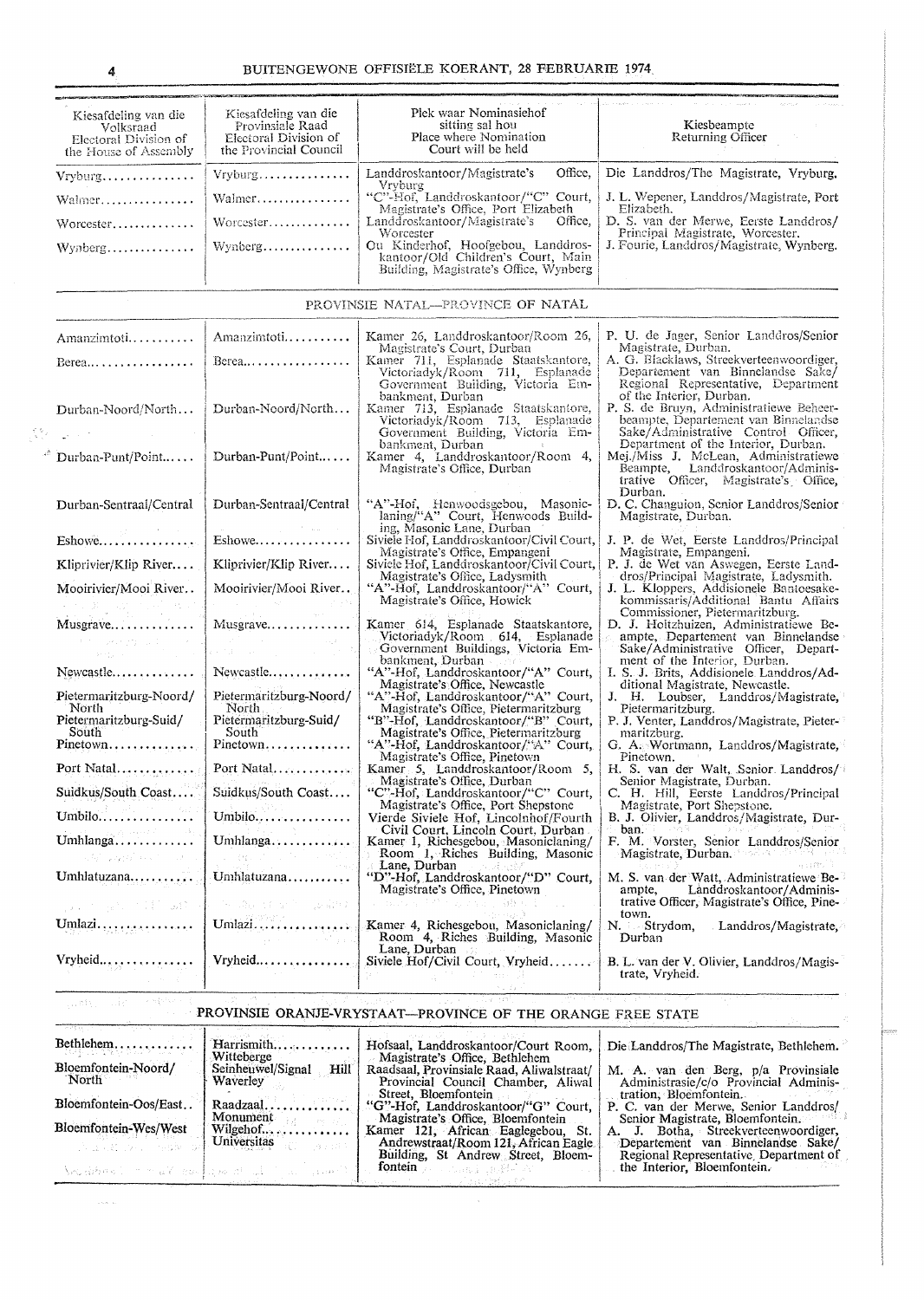## OFFICIAL GAZETTE EXTRAORDINARY, 28 FEBRUARY 1974 5

| Kiesafdeling van die<br>Volksraad<br>Electoral Division of<br>the House of Assembly | Kiesafdeling van die<br>Provinsiale Raad<br>Electoral Division of<br>the Provincial Council | Plek waar Nominasiehof<br>sitting sal hou<br>Place where Nomination<br>Court will be held | Kiesbeampte<br>Returning Officer                                       |
|-------------------------------------------------------------------------------------|---------------------------------------------------------------------------------------------|-------------------------------------------------------------------------------------------|------------------------------------------------------------------------|
| Fauresmith                                                                          | $Boshof$                                                                                    | Hofsaal, Landdroskantoor/Court Room,<br>Magistrate's Office, Fauresmith                   | Die Landdros/The Magistrate, Faure-<br>smith.                          |
|                                                                                     | Jagersfontein<br>Frankfort<br>Vrede                                                         | Hofsaal, Landdroskantoor/Court Room,<br>Magistrate's Office, Heilbron                     | Die Landdros/The Magistrate, Heilbron.                                 |
| $K$ roonstad                                                                        | Lindley<br>Valschrivier                                                                     | "A"-Hof, Landdroskantoor/"A" Court,<br>Magistrate's Office, Kroonstad                     | A. de Graad, Eerste Landdros/Principal<br>Magistrate, Kroonstad.       |
| Ladybrand                                                                           | Clocalan<br>Senekal                                                                         | Hofsaal, Landdroskantoor/Court Room,<br>Magistrate's Office, Ladybrand                    | Die Landdros/The Magistrate, Ladybrand.                                |
| $Parys \ldots \ldots \ldots$                                                        | Bothaville<br>Vredefort                                                                     | Hofsaal, Landdroskantoor/Court Room,<br>Magistrate's Office, Parys                        | Die Landdros/The Magistrate, Parys.                                    |
| $Sasolving \ldots$                                                                  | Baddrif<br>Vilioensdrif                                                                     | "B"-Hof, Landdroskantoor/"B" Court,<br>Magistrate's Office, Sasolburg                     | J. J. de Villiers, Eerste Landdros/Principal<br>Magistrate, Sasolburg. |
|                                                                                     | $Reddersburg$<br>Zastron                                                                    | Hofsaal, Landdroskantoor/Court Room,<br>Magistrate's Office, Smithfield                   | Die Landdros/The Magistrate, Smithfield.                               |
| Virginia                                                                            | St. Helena<br>Ventersburg<br><b>Contract Contract</b>                                       | Hofsaal, Landdroskantoor/Court Room,<br>Magistrate's Office, Virginia                     | Die Landdros/The Magistrate, Virginia.                                 |
| Welkom                                                                              | Odendaalsrus<br>Bedelia                                                                     | Hofsaal, Landdroskantoor/Court Room,<br>Magistrate's Office, Welkom                       | T. J. L. Rabie, Senior Landdros/Senior<br>Magistrate, Welkom.          |
| Winburg                                                                             | Brandfort<br>Bultfontein                                                                    | Hofsaal, Landdroskantoor/Court Room,<br>Magistrate's Office, Theunissen                   | Die Landdros/The Magistrate, Theunissen.                               |

### PROVINSIE TRANSVAAL-PROVINCE OF TRANSVAAL

| Alberton                                                       | Alberton                                                                                                                                        | Kamer 9, Landdroskantoor/Room 9,<br>Magistrate's Office, Alberton                                                    | Die Landdros/The Magistrate, Alberton.                                                                             |
|----------------------------------------------------------------|-------------------------------------------------------------------------------------------------------------------------------------------------|----------------------------------------------------------------------------------------------------------------------|--------------------------------------------------------------------------------------------------------------------|
| $Barberton \ldots \ldots$                                      | Barberton                                                                                                                                       | Siviele Hof, Landdroskantoor/Civil Court,<br>Magistrate's Office. Barberton                                          | J. C. van Schalkwyk, Landdros/Magistrate,<br>Barberton.                                                            |
| Benoni                                                         | $Benoni \ldots \ldots \ldots \ldots$                                                                                                            | Siviele Hofsaal, Landdroskantoor/Civil<br>Court Room, Magistrate's Office,                                           | J. Edworthy, Senior Landdros/Senior<br>Magistrate, Benoni.                                                         |
|                                                                |                                                                                                                                                 | Benoni                                                                                                               |                                                                                                                    |
| Bethal                                                         | Bethal                                                                                                                                          | "B"-Hof, Landdroskantoor/"B" Court,<br>Magistrate's Office, Bethal                                                   | Die Landdros/The Magistrate, Bethal.                                                                               |
| Bezuidenhout                                                   | Bezuidenhout                                                                                                                                    | Kamer 104, Eerste Vloer, Nuwe Staatsge-<br>bou, Harrisonstraat 77/Room 104, First                                    | H. P. Rheeder, Eerste Klerk, S.A. Spoor-                                                                           |
| 医骨骨的 医自动的                                                      | <b>Contract Contract Part</b>                                                                                                                   | Floor, New Government Building, 77                                                                                   | weë/Principal Clerk, S.Á. Railways,<br>Johannesburg.                                                               |
| Boksburg                                                       | Boksburg<br>quadr                                                                                                                               | Harrison Street, Johannesburg<br>Kamer 49, Landdroskantoor/Room 49,                                                  | L. J. H. Coetzee, Eerste Landdros/                                                                                 |
| Brakpan                                                        | Brakpan                                                                                                                                         | Magistrate's Office, Boksburg<br>Streekhof Landdroskantoor/Regional                                                  | Principal Magistrate, Boksburg.<br>H. P. Venter, Landdros/Magistrate, Brak-                                        |
| $B$ rentwood                                                   | Brentwood                                                                                                                                       | Court, Magistrate's Office, Brakpan<br>"C"-Hof, Landdroskantoor/"C" Court,                                           | pan.<br>S. Fryer, Landdros/Magistrate, Kempton                                                                     |
| 그는 어디로 말했다. 화재 이 거야 되나?<br>Brits.                              | アドバスチャー 美しょう しゅんし<br>그의 문화별의                                                                                                                    | Magistrate's Office, Kempton Park<br>"B"-Hof, Landdroskantoor/"B" Court,                                             | Park.<br>Die Landdros/The Magistrate, Brits.                                                                       |
| Bryanston                                                      | Bryanston<br>计过程控制                                                                                                                              | Magistrate's Office, Brits<br>"D"-Hof, Landdroskantoor/"D" Court,                                                    | F. Z. Krynauw, Landdros/Magistrate,                                                                                |
| $Carlet onville \ldots$                                        | Carletonville                                                                                                                                   | Magistrate's Office, Randburg<br>Kamer 105, Landdroskantoor/Room 105,                                                | Randburg.<br>J. J. P. Gordon, Assistent Landdros/                                                                  |
| $Delmas$ $\dots$ $\dots$ $\dots$                               |                                                                                                                                                 | Magistrate's Office, Oberholzer<br>"A"-Hof, Landdroskantoor/"A" Court,                                               | Assistant Magistrate, Oberholzer.<br>Die Landdros/The Magistrate, Delmas.                                          |
|                                                                | Edenvale $\dots \dots \dots \dots$                                                                                                              | Magistrate's Office, Delmas<br>Hofsaal, Landdroskantoor/Court Room,                                                  | H. J. A. van Eeden, Landdros/Magistrate,                                                                           |
| $Ermelo$<br>9월111 월 년 1                                        | Ermelo                                                                                                                                          | Magistrate's Office, Edenvale<br>"B"-Hof, Landdroskantoor/"B" Court,<br>Magistrate's Office, Ermelo                  | Edenvale.<br>Die Landdros/The Magistrate, Ermelo.                                                                  |
|                                                                | Florida $\ldots$                                                                                                                                | Kamer 13/14, Landdroskantoor/ Room<br>13/14, Magistrate's Office, Roodepoort                                         | F. J. Stassen, Landdros/Magistrate,<br>Roodepoort.                                                                 |
| Geduld                                                         | Geduld                                                                                                                                          | "D"-Hof, Landdroskantoor/"D" Court,<br>Magistrate's Office, Springs                                                  | H. G. S. de Beer, Beheerlanddros/Control<br>Magistrate, Springs.                                                   |
| Germiston                                                      | Germiston                                                                                                                                       | "A"-Hof, Landdroskantoor/"A" Court,<br>Magistrate's Office, Germiston                                                | S. A. Cilliers, Ondersekretaris, Departe-<br>ment van Binnelandse Sake/Under-                                      |
| galakan pelang<br>The committee of the second                  | in a straigh ann an 2008.<br>An Èireann<br><b>Kidway Police Press</b>                                                                           |                                                                                                                      | Secretary, Department of the Interior.<br>Jan Smuts.                                                               |
| Germiston-Distrik / Dis-<br>trict and the state                | Germiston-Distrik / Dis-<br>$\sim$ trict and the set of $\sim$                                                                                  | "B"-Hof, Landdroskantoor/"B" Court,<br>Magistrate's Office, Germiston                                                | H. J. Venter, Landdros/Magistrate, Ger-<br>miston.                                                                 |
| Gezina, www.tasad Walaya                                       | $\text{Gezina}$ . $\ldots$                                                                                                                      | Kamer 218, Veritasgebou, Volkstemlaan/<br>Room 218, Veritas Building, Volkstem                                       | C. M. van Niekerk, Ondersekretaris, De-<br>partement van Justisie/Under-Secretary,                                 |
| offices by                                                     | $\mathcal{S}^{(1)}_{\mathcal{A}}(\mathcal{A}_{\mathcal{A}}^{(1)})=\mathcal{S}^{(1)}_{\mathcal{A}}(\mathcal{A}_{\mathcal{A}}^{(1)})$<br>Hercules | Avenue, Pretoria                                                                                                     | Department of Justice, Pretoria.                                                                                   |
| rozia e pilota za zarodnosti za patent<br>shqal noo lo baladan | 일단 - 25위 A - - - - ABS - 스<br>inites and<br>Xill - In Group                                                                                     | Kamer 323, Veritasgebou, Volkstemlaan/<br>Room 323, Veritas Building, Volkstem                                       | J. D. Symington, Administratiewe Beheer-<br>beampte, Departement van Justisie/                                     |
|                                                                | <b>CALCUST</b>                                                                                                                                  | Avenue, Pretoria                                                                                                     | Administrative Control Officer, Depart-<br>ment of Justice, Pretoria.                                              |
|                                                                |                                                                                                                                                 | Kamer B27, Landdroskantoor/Room B27.<br>Magistrate's Office, Johannesburg                                            | J. L. de Villiers, Streeklanddros/Regional<br>Magistrate, Johannesburg.                                            |
| Houghton                                                       | Houghton                                                                                                                                        | Kamer B14, Landdroskantoor/Room<br>B14, Magistrate's Office, Johannesburg                                            | L. C. v. d. M. Kotze, Landdros/Magistrate,<br>Johannesburg.                                                        |
| $\mathbf{Innesdal}, \ldots, \ldots, \ldots, \ldots$            | Innesdal                                                                                                                                        | Hof 22, Landdroskantoor/Court 22,<br>Magistrate's Office, Pretoria                                                   | D. F. Marais, Landdros/Magistrate, Pre-<br>toria.                                                                  |
|                                                                |                                                                                                                                                 | Hof 38, Landdroskantoor/Court 38,<br>Magistrate's Office, Johannesburg                                               | P. J. Smith, Senior Landdros/Senior<br>Magistrate, Johannesburg.                                                   |
| Johannesburg-Noord/<br>North                                   | Johannesburg-Noord/<br>North                                                                                                                    | Kamer 202, Nuwe Staatsgebou, Harrison-<br>straat 77/Room 202, New Government<br>Building, 77 Harrison Street, Johan- | D. J. Vermeulen, Administratiewe Be-<br>ampte, Departement van Binnelandse<br>Sake/Administrative Officer, Depart- |
|                                                                | $\alpha$ , $\alpha$ , and                                                                                                                       | nesburg                                                                                                              | ment of the Interior, Johannesburg.                                                                                |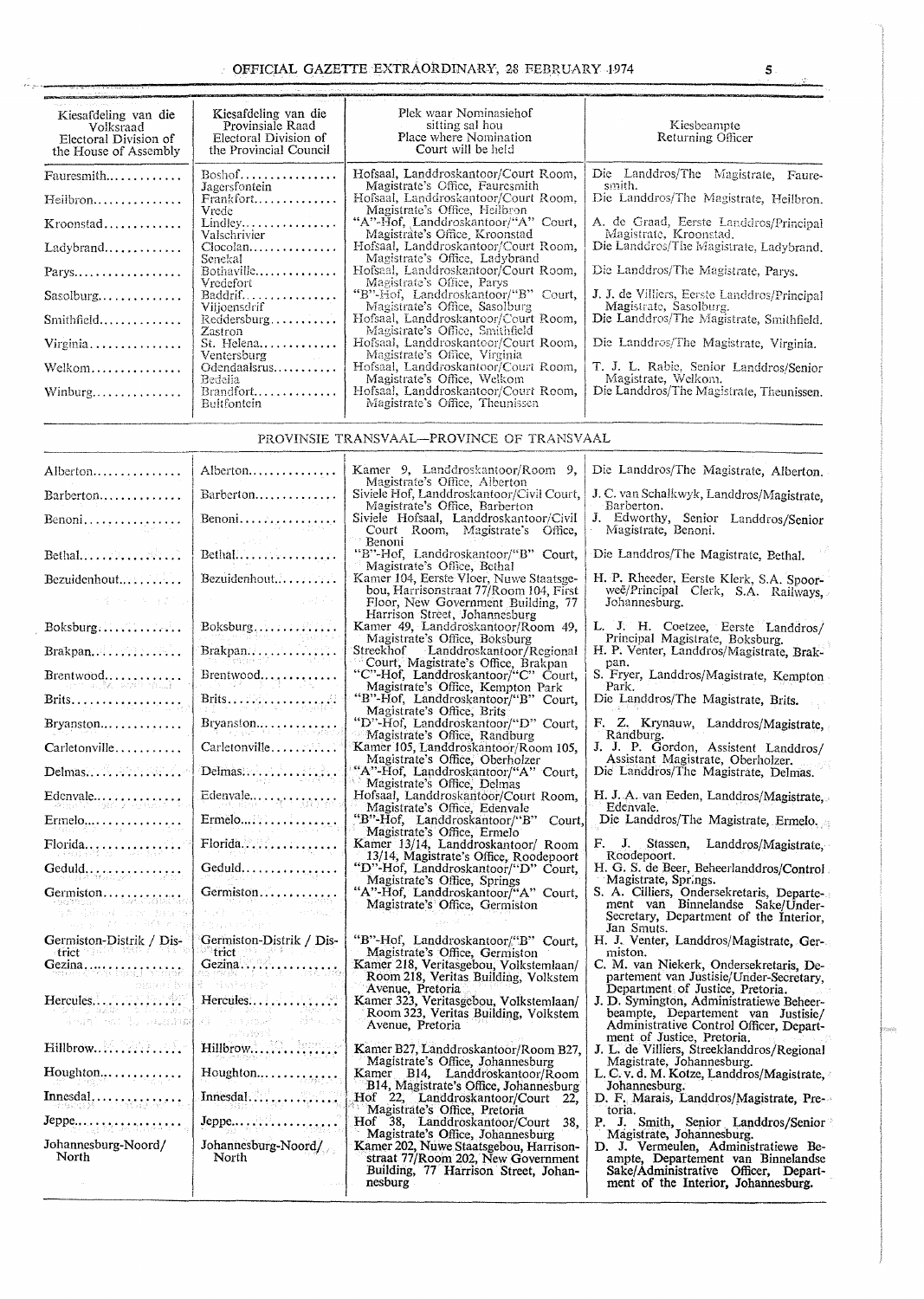| Kiesafdeling van die<br>Volksraad<br>Electoral Division of<br>the House of Assembly            | Kiesafdeling van die<br>Provinsiale Raad<br>Electoral Division of<br>the Provincial Council                                                                | Plek waar Nominasiehof<br>sitting sal hou<br>Place where Nomination<br>Court will be held                                                                      | Kiesbeampte<br>Returning Officer                                                                                                                     |
|------------------------------------------------------------------------------------------------|------------------------------------------------------------------------------------------------------------------------------------------------------------|----------------------------------------------------------------------------------------------------------------------------------------------------------------|------------------------------------------------------------------------------------------------------------------------------------------------------|
| Johannesburg-Wes / West                                                                        | Johannesburg-Wes/West                                                                                                                                      | Hofsaal, Takhof Brixton, h/v Highweg en<br>Mercurystraat, Brixton/Court Room,<br>Brixton Branch Court, cor. of High<br>Road and Mercury Street, Brixton,       | W. Fourie, Landdros/Magistrate, Johan-<br>nesburg.                                                                                                   |
| Kempton Park                                                                                   | Kempton Park                                                                                                                                               | Johannesburg<br>Siviele Hofsaal, Landdroskantoor/Civil<br>Court Room,<br>Magistrate's Office,                                                                  | De V. M. Horak, Senior Landdros/Senior<br>Magistrate, Kempton Park.                                                                                  |
| $K$ ierksdorp $\ldots$                                                                         | Klerksdorp                                                                                                                                                 | Kempton Park<br>Konferensiesaal, Tweede Vloer, Landdros-<br>kantoor/Conference Hall, Second                                                                    | T. L. B. Prinsioo, Addisionele Landdros/<br>Additional Magistrate, Klerksdorp.                                                                       |
| Koedoespoort                                                                                   | Koedoespoort                                                                                                                                               | Floor, Magistrate's Office, Klerksdorp<br>Kamer 121, Landdroskantoor / Room 121,<br>Magistrate's Office, Pretoria                                              | P. J. Burger, Senior Landdros/Senior<br>Magistrate, Pretoria.                                                                                        |
| $Krugersdorp \ldots \ldots$                                                                    | Kragersdorp                                                                                                                                                | "C"-Hof, Landdroskantoor /"C" Court,<br>Magistrate's Office, Krugersdorp                                                                                       | Hooflanddros/Chief Magistrate, Krugers-<br>dorp.                                                                                                     |
| Langlaagte                                                                                     | Langlaagte                                                                                                                                                 | Kamer G75, Landdroskantoor/Room<br>G75, Magistrate's Office, Johannesburg                                                                                      | K. J. Labuschagne, Landdros/Magistrate,<br>Johannesburg.                                                                                             |
| Lichtenburg                                                                                    | Lichtenburg                                                                                                                                                | Hofsaal, Ou Landdrosgebou, Landdros-<br>kantoor /Court Room, Old Magistrate's<br>Building, Magistrate's Office, Lichten-<br>burg                               | Die Landdros/The Magistrate, Lichten-<br>burg,                                                                                                       |
| $Lossberg$                                                                                     | Losberg                                                                                                                                                    | "B"-Hof, Landdroskantocr/"B" Court,<br>Magistrate's Office, Fochville                                                                                          | Die Senior Landdros/The Senior Magis-<br>trate, Fochville.                                                                                           |
| $L$ ydenburg                                                                                   | Lydenburg                                                                                                                                                  | Hofsaal, Landdroskanteor/Court Room,<br>Magistrate's Office, Lydenburg                                                                                         | Die Landdros/The Magistrate, Lyden-<br>burg.                                                                                                         |
| Maraisburg                                                                                     | Maraisburg                                                                                                                                                 | Kamer 29, Landdroskantoor/Room 29,<br>Magistrate's Office, Roodepoort                                                                                          | P. J. Slabbert, Senior Landdros/Senior<br>Magistrate, Roodepoort.                                                                                    |
| Marico                                                                                         | Marico                                                                                                                                                     | Hofsaal, Landdroskantoor/Court Room,<br>Magistrate's Office, Zeerust                                                                                           | Landdros /Senior<br>Senior<br>Magistrate,<br>Zeerust.                                                                                                |
| Meyerton                                                                                       | Meyerton                                                                                                                                                   | "A"-Hof, Landdroskantoor/"A" Court,<br>Magistrate's Office, Meyerton                                                                                           | W. K. Husselmann, Landdros / Magistrate,<br>Meverton.                                                                                                |
| Middelburg                                                                                     | Middelburg                                                                                                                                                 | Hofsaal, Landdroskantoor/Court Room,<br>Magistrate's Office, Middelburg, Tvl.                                                                                  | Die Landdros/The Magistrate, Middel-<br>burg. Tvl.                                                                                                   |
| Nelspruit<br>Nigel                                                                             | Nelspruit<br>Nigel                                                                                                                                         | "A"-Hof, Landdroskantoor /"A" Court,<br>Magistrate's Office, Nelspruit<br>"A"-Hof, Landdroskantoor / "A" Court,                                                | Die Landdros/The Magistrate, Nelspruit.                                                                                                              |
| Orange Grove                                                                                   | Orange Grove                                                                                                                                               | Magistrate's Office, Nigel<br>Kamer B13, Landdroskantoor/Room                                                                                                  | Die Landdros/The Magistrate, Nigel.<br>J. J. van der Watt, Landdros/Magistrate,                                                                      |
| Overvaal                                                                                       | $Overvaal \ldots \ldots$                                                                                                                                   | B13, Magistrate's Office, Johannesburg<br>Kamer 88, Hofsaal, Landdroskantoor/                                                                                  | Johannesburg.<br>G. H. Meiring, Landdros/Magistrate,                                                                                                 |
|                                                                                                |                                                                                                                                                            | Room 88, Court Room, Magistrate's<br>Court, Vanderbijlpark                                                                                                     | Vanderbijlpark.                                                                                                                                      |
| Parktown                                                                                       | Parktown                                                                                                                                                   | Hof 34, Landdroskantoor/Court 34,<br>Magistrate's Office, Johannesburg                                                                                         | T. C. Henderson, Landdros/Magistrate,<br>Johannesburg.                                                                                               |
| Pietersburg                                                                                    | Pietersburg                                                                                                                                                | Landdroskantoor/Magistrate's<br>Office.<br>Pietersburg                                                                                                         | H. Pienaar, Landdros/Magistrate, Pieters-<br>burg.                                                                                                   |
| $Potchefstroom$                                                                                | Potchefstroom                                                                                                                                              | Streekhofsaal, Landdroskantoor/Regional<br>Court Room, Magistrate's Office, Pot-<br>chefstroom                                                                 | J. H. Steyn, Landdros/Magistrate, Potchef-<br>stroom.                                                                                                |
| Potgietersrus                                                                                  | Potgietersrus                                                                                                                                              | Siviele Hofsaal, Landdroskantoor/Civil<br>Court Room, Magistrate's Office, Pot-<br>gietersrus                                                                  | Die Landdros/The Magistrate, Potgieters-<br>rus.                                                                                                     |
| Pretoria-Oos/East                                                                              | Pretoria-Oos/East                                                                                                                                          | Kamer 110, Landdroskantoor/Room 110,<br>Magistrate's Office, Pretoria                                                                                          | P. Lindeque, Hooflanddros/Chief Magis-<br>trate, Pretoria.                                                                                           |
| Pretoria-Sentraal/Central                                                                      | Pretoria-Sentraal/Central                                                                                                                                  | Kamer 208, Landdroskantoor/Room 208,<br>Magistrate's Office, Pretoria                                                                                          | A. F. Snyman, Senior Landdros/Senior<br>Magistrate, Pretoria.                                                                                        |
| $Pretoria-Wes/West$                                                                            | $Pretoria-Wes/West$                                                                                                                                        | Hof 20, Landdroskantoor/Court 20,<br>Magistrate's Office, Pretoria                                                                                             | J. J. Pelser, Landdros/Magistrate, Pretoria.                                                                                                         |
| Primrose                                                                                       | Primrose                                                                                                                                                   | "C"-Hof, Landdroskantoor/"C" Court,<br>Magistrate's Office, Germiston                                                                                          | G. J. Ellis, Senior Landdros/Senior Magis-<br>trate, Germiston.                                                                                      |
| Prinshof<br>i di seyawat 2010 Metuwatet<br>Ayde alim wi <sup>0</sup> l manantata               | Prinshof<br>distances.<br>中产之一致 转。                                                                                                                         | Kamer 538, Veritasgebou, Volkstemlaan/<br>Room 538, Veritas Building, Volkstem<br>Avenue, Pretoria                                                             | A. Bosch, Administratiewe Beheerbe-<br>ampte, Departement van Justisie/Ad-<br>ministrative Control Officer, Department                               |
| Randburg                                                                                       | Randburg                                                                                                                                                   | "A"-Hof, Landdroskantoor/"A" Court,                                                                                                                            | of Justice, Pretoria.<br>Die Hooflanddros/The Chief Magistrate,                                                                                      |
| Randfontein                                                                                    | Randfontein                                                                                                                                                | Magistrate's Office, Randburg<br>Kamer 5H, Landdroskantoor/Room 5H,                                                                                            | Randburg.<br>J. J. F. Booyens, Senior Landdros/Senior                                                                                                |
| ale de la constitución de la constitución                                                      | Rissik<br>, gwernwid - stud                                                                                                                                | Magistrate's Office, Randfontein<br>Kamer 1007, Civitas, h/v Andries- en<br>Strubenstraat/Room 1007, Civitas, cor.<br>of Andries and Struben Streets, Pretoria | Magistrate, Randfontein.<br>J. L. Pretorius, Ondersekretaris, Departe-<br>ment van Binnelandse Sake/Under-<br>Secretary, Department of the Interior, |
| 一回 第1223 (18)<br>ur oli solalla ka                                                             | general Beach<br>Roodepoort<br>main v Tovas osnovljači.<br>Kolovakaratič                                                                                   | Streekhofsaal, Landdroskantoor/Regional<br>Court Room, Magistrate's Office,                                                                                    | Pretoria.<br>Die Hooflanddros/The Chief Magistrate,<br>Roodepoort.                                                                                   |
| Tights (1940-83                                                                                | Rosettenville                                                                                                                                              | Roodepoort<br>Kamer B36, Landdroskantoor/Room                                                                                                                  | C. G. de Lange, Landdros/Magistrate,                                                                                                                 |
| Rustenburg                                                                                     | Rustenburg                                                                                                                                                 | B36, Magistrate's Office, Johannesburg<br>Kamer 8, Landdroskantoor/Room 8,                                                                                     | Johannesburg.<br>Die Landdros/The Magistrate, Rusten-                                                                                                |
| Sandton $, \ldots, \ldots$                                                                     | Sandton                                                                                                                                                    | Magistrate's Office, Rustenburg<br>Raadsaal, Sewende Vloer, Munisipale                                                                                         | burg.<br>E. van den Berg, Landdros/Magistrate                                                                                                        |
| 人名科特 人名伦尔<br>WATER (1985) (1986) Service Service Service<br>The Territory of Technology (1996) | 그 사회의 사원에 가진.<br>ok sedetikovač kravicki kravnik<br>which injected a $\frac{1}{2}$ are appropriately defining as the case of $\frac{1}{2}$<br>sa kilomet 1 | Kantoor, Rivoniaweg/Council Hall,<br>Seventh Floor, Municipal Office,<br>Rivonia Road, Sandton                                                                 | Sandton.<br>그동안에 작은 사람들은 수많<br>$\pm$ 100 $\pm$ 120<br>$\mathcal{X}_1^{\mathcal{X}}$ to $\mathcal{X}_2$                                               |
|                                                                                                |                                                                                                                                                            |                                                                                                                                                                |                                                                                                                                                      |

99

 $\label{eq:1} \mathcal{L}_{\text{max}}(\mathbf{r}_i) = \mathcal{L}_{\text{max}}(\mathbf{r}_i) = \mathcal{L}_{\text{max}}(\mathbf{r}_i) = \mathcal{L}_{\text{max}}(\mathbf{r}_i) = \mathcal{L}_{\text{max}}(\mathbf{r}_i) = \mathcal{L}_{\text{max}}(\mathbf{r}_i)$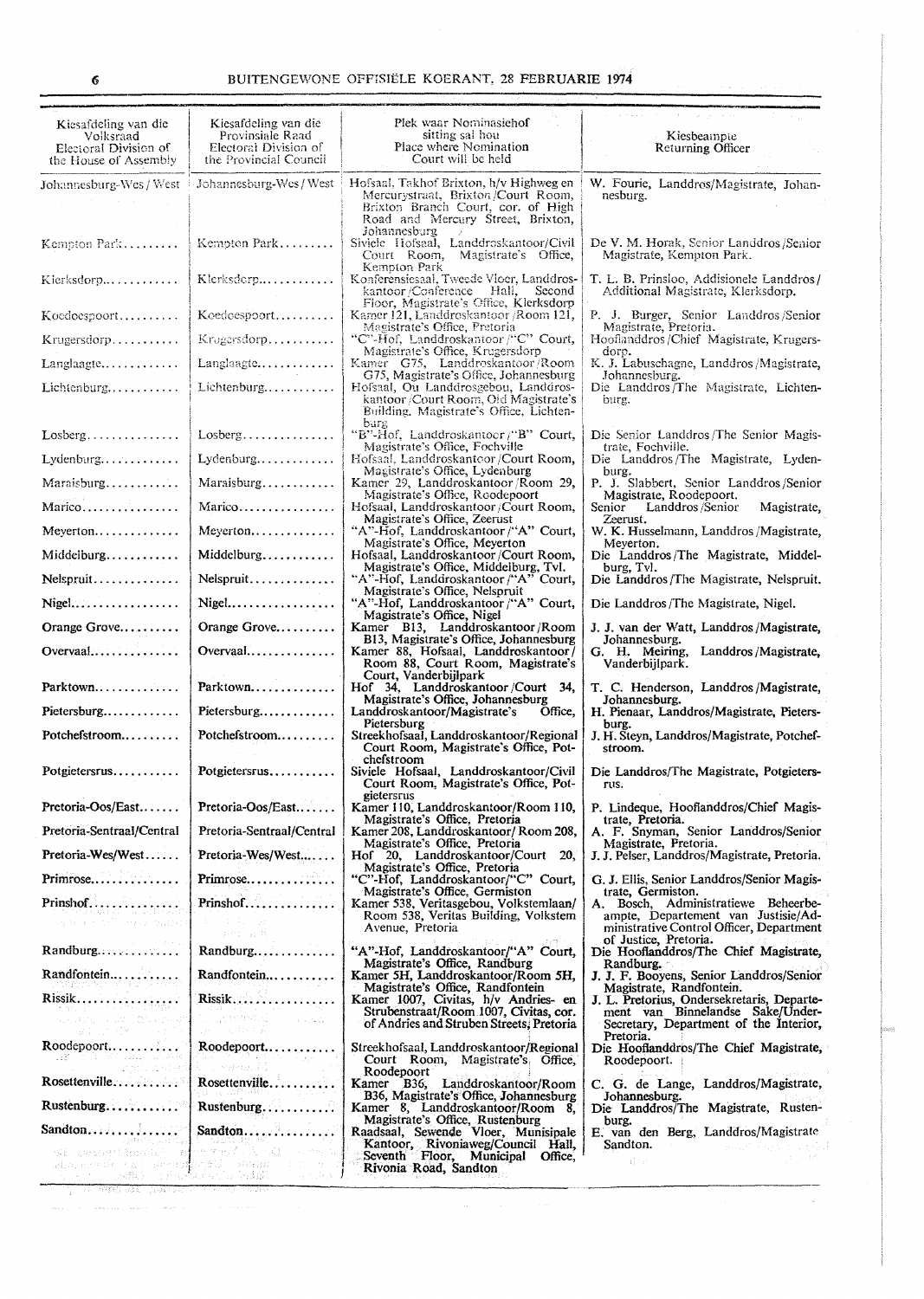# OFFICIAL GAZETTE EXTRAORDINARY, 28 FEBRUARY 1974

 $\langle \omega \rangle \sim 1$ 

| Kiesafdeling van die<br>Volksraad<br>Electoral Division of<br>the House of Assembly                                                                                                                                            | Kiesafdeling van die<br>Provinsiale Raad<br>Electoral Division of<br>the Provincial Council                      | Plek waar Nominasiehof<br>sitting sal hou<br>Place where Nomination<br>Court will be held                                          | Kiesbeampte<br>Returning Officer                                                                                                                             |
|--------------------------------------------------------------------------------------------------------------------------------------------------------------------------------------------------------------------------------|------------------------------------------------------------------------------------------------------------------|------------------------------------------------------------------------------------------------------------------------------------|--------------------------------------------------------------------------------------------------------------------------------------------------------------|
| Schweizer-Reneke                                                                                                                                                                                                               | Schweizer-Reneke                                                                                                 | Kamer 6, Landdroskantoor/Room 6,                                                                                                   | Die Landdros/The Magistrate, Schweizer-                                                                                                                      |
| Soutpansberg $\ldots$                                                                                                                                                                                                          | $S$ outpansberg                                                                                                  | Magistrate's Office, Schweizer-Reneke<br>"B"-Hof, Landdroskantoor/"B" Court,                                                       | Reneke.<br>Die Landdros/The Magistrate, Louis                                                                                                                |
| Springs                                                                                                                                                                                                                        | Springs                                                                                                          | Magistrate's Office, Louis Trichardt<br>"B"-Hof, Landdroskantoor/"B" Court,<br>Magistrate's Office, Springs                        | Trichardt.<br>Die Hooflanddros/The Chief Magistrate,<br>Springs.                                                                                             |
| Standerton                                                                                                                                                                                                                     | Standerton                                                                                                       | Kamer 6, Landdroskantoor/Room 6,<br>Magistrate's Office, Standerton                                                                | Die Landdros/The Magistrate, Standerton.                                                                                                                     |
| Stilfontein                                                                                                                                                                                                                    | Stilfontein                                                                                                      | Hofsaal, Landdroskantoor/Court Room,<br>Magistrate's Office, Stilfontein                                                           | J. C. Coetzee, Addisionele Landdros/<br>Additional Magistrate, Stilfontein,                                                                                  |
| Sunnyside                                                                                                                                                                                                                      | Sunnyside                                                                                                        | Kamer 505, Veritasgebou, Volkstemlaan/<br>Room 505, Veritas Building, Volkstem<br>Avenue, Pretoria                                 | R. S. Dippenaar, Adjunk-sekretaris, De-<br>partement van Justisie/Deputy Secretary,<br>Department of Justice, Pretoria.                                      |
| Turffontein                                                                                                                                                                                                                    | Turffontein                                                                                                      | Kamer 1002, Landdroskantoor/Room<br>1002, Magistrate's Office, Johannesburg                                                        | S. J. Gibbens, Eerste Landdros/Principal<br>Magistrate, Johannesburg,                                                                                        |
| Vanderbiilpark                                                                                                                                                                                                                 | Vanderbijlpark                                                                                                   | Kamer 63, Hofsaal, Landdroskantoor/<br>Room 63, Court Room, Magistrate's<br>Office, Vanderbijlpark                                 | J. L. Muller, Landdros/Magistrate, Van-<br>derbillpark.                                                                                                      |
| Vereeniging                                                                                                                                                                                                                    | Vereeniging                                                                                                      | Rondgaande Hofsaal, Landdroskantoor/<br>Circuit Court Room, Magistrate's<br>Office, Vereeniging                                    | Die Hooflanddros/The Chief Magistrate,<br>Vereeniging.                                                                                                       |
| Verwoerdburg                                                                                                                                                                                                                   | Verwoerdburg                                                                                                     | Kamer 507, Veritasgebou, Volkstemlaan/<br>Room 507, Veritas Building, Volkstem<br>Avenue, Pretoria                                 | J. A. L. Booysen, Ondersekretaris, De-<br>partement van Justisie/Under Secretary,<br>Department of Justice, Pretoria.                                        |
| Von Brandis                                                                                                                                                                                                                    | Von Brandis                                                                                                      | Kamer B12, Landdroskantoor/Room B12,<br>Magistrate's Office, Johannesburg                                                          | N. D. van der Walt, Landdros/Magistrate.<br>Johannesburg.                                                                                                    |
| Waterberg                                                                                                                                                                                                                      | Waterberg                                                                                                        | Siviele Hofsaal, Landdroskantoor/Civil<br>Court Room, Magistrate's Office, Nyl-                                                    | Die Landdros/The Magistrate, Nylstroom.                                                                                                                      |
| Waterkloof                                                                                                                                                                                                                     | $\beta$ is a $\beta$ -depending one sequence of $\beta$ , and $\beta$ , the probability<br>Waterkloof<br>不适于发展的人 | stroom<br>Kamer 506, Civitas, h/v Andries- en<br>Strubenstraat/Room 506, Civitas, cor.<br>of Andries and Struben Streets, Pretoria | B. R. Buys, Administratiewe Beheerbe-<br>ampte, Departement van Binnelandse<br>Sake/Administrative Control Officer,<br>Department of the Interior, Pretoria. |
| Westdene                                                                                                                                                                                                                       | Westdene                                                                                                         | Kamer G34, Landdroskantoor/Room<br>G34, Magistrate's Office, Johannesburg                                                          | D. J. du P. Geldenhuys, Streeklanddros/<br>Regional Magistrate, Johannesburg,                                                                                |
| Witbank                                                                                                                                                                                                                        | Witbank<br>ma i Pilipino aprovi                                                                                  | "B"-Hof, Landdroskantoor/"B" Court,<br>Magistrate's Office, Witbank                                                                | J. T. Potgieter, Addisionele Landdros/<br>Additional Magistrate, Witbank.                                                                                    |
| Witwatersberg<br>a sa mga mga ka                                                                                                                                                                                               | Witwatersberg<br>March 1980, and Alban Colle                                                                     | "D"-Hof Landdroskantoor/"D" Court,<br>Magistrate's Office, Krugersdorp                                                             | J. F. Pretorius, Beheerlanddros/Control<br>Magistrate, Krugersdorp.                                                                                          |
| Wonderboom<br>of the communications of                                                                                                                                                                                         | Wonderboom                                                                                                       | "B"-Hof, Landdroskantoor, Burgerstraat,<br>Pretoria-Noord/"B" Court, Magis-<br>trate's Office, Burger Street, Pretoria             | G. J. J. van Deventer, Landdros/Pretoria-<br>Noord/Magistrate, Pretoria North.                                                                               |
| the physical contracts of the problem of the second contracts of the second contracts of the second contracts of the second contracts of the second contracts of the second contracts of the second contracts of the second co | .<br>1970 - Maria Barat, amerikansk politik                                                                      | North                                                                                                                              |                                                                                                                                                              |
| Yeoville<br><b>County Firms</b>                                                                                                                                                                                                | Yeoville                                                                                                         | Hof 32, Landdroskantoor/Court 32,<br>Magistrate's Office, Johannesburg                                                             | A. W. C. Garbers, Eerste Landdros/<br>Principal Magistrate, Johannesburg,                                                                                    |

# GEBIED SUIDWES-AFRIKA/TERRITORY OF SOUTH-WEST AFRICA

 $\sim 10^{-1}$ 

 $\label{eq:1} \frac{1}{2} \left( \frac{1}{2} \partial_t \nabla \cdot \left( \partial_t \nabla \cdot \nabla \cdot \nabla \cdot \partial_t \nabla \cdot \nabla \cdot \nabla \cdot \nabla \cdot \nabla \cdot \nabla \cdot \nabla \cdot \nabla \cdot \nabla \cdot \nabla \cdot \nabla \cdot \nabla \cdot \nabla \cdot \nabla \cdot \nabla \cdot \nabla \cdot \nabla \cdot \nabla \cdot \nabla \cdot \nabla \cdot \nabla \cdot \nabla \cdot \nabla \cdot \nabla \cdot \nabla \cdot \nabla \cdot \nabla$ 

 $\label{eq:2.1} \begin{array}{c} \mathcal{E}_{\mathcal{L}} \\ \mathcal{E}_{\mathcal{L}} \end{array} \qquad \qquad \begin{array}{c} \mathcal{E}_{\mathcal{L}} \\ \mathcal{E}_{\mathcal{L}} \end{array} \qquad \qquad \mathcal{E}_{\mathcal{L}} \qquad \qquad \mathcal{E}_{\mathcal{L}} \qquad \qquad \mathcal{E}_{\mathcal{L}} \qquad \qquad \mathcal{E}_{\mathcal{L}} \qquad \qquad \mathcal{E}_{\mathcal{L}} \qquad \qquad \mathcal{E}_{\mathcal{L}} \qquad \qquad \mathcal{E}_{\mathcal{L}} \qquad \q$ 

 $\sim$ 

| Kiesafdeling van die<br>Volksraad<br>Electoral Division of the<br>House of Assembly | Kiesafdeling van die<br>Wetgewende Vergadering<br>Electoral Division of<br>the Legislative Assembly | Plek waar Nominasiehof<br>sitting sal hou<br>Place where Nomination<br>Court will be held          | Kiesbeampte<br>Returning Officer                                                         |
|-------------------------------------------------------------------------------------|-----------------------------------------------------------------------------------------------------|----------------------------------------------------------------------------------------------------|------------------------------------------------------------------------------------------|
| $E$ tosha                                                                           | Grootfontein<br>Otiiwarongo<br>Tsumeb                                                               | Office,<br>Landdroskantoor/Magistrate's<br>Otiiwarongo                                             | Die Landdros/The Magistrate, Otiiwa-<br>rongo.                                           |
| Karas                                                                               | Keetmanshoop<br>Luderitz<br>Warmbad                                                                 | Office.<br>Landdroskantoor/Magistrate's<br>Keetmanshoop                                            | Die Landdros/The Magistrate, Keetmans-<br>hoop.                                          |
| Mariental                                                                           | Khomas-Hochland<br>Pionierspark<br>Stampriet                                                        | "D"-Hof, Landdroskantoor/"D" Court,<br>Magistrate's Office, Windhoek                               | H. J. Kriel. Addisionele Landdros/<br>Additional Magistrate, Windhoek,                   |
| Middelland                                                                          | Gobabis<br>Okahandia<br>Klein-Windhoek                                                              | Kamer 11. Bantoesakekommissarisgebou/<br>Room 11, Bantu Affairs Commissioner<br>Building, Windhoek | D. S. Aucamp, Bantoesakekommissaris/<br>Bantu Affairs Commissioner, Windhoek.            |
| Omaruru                                                                             | $Erongo$<br>Swakopmund<br>Walvisbaai                                                                | Office.<br>Landdroskantoor/Magistrate's<br>Omaruru                                                 | Die Landdros/The Magistrate, Omaruru.                                                    |
| Windhoek                                                                            | Windhoek-Oos/East<br>Windhoek-Suid/South<br>Windhoek-Wes/West                                       | Kamer 139, Wetgewende Vergadering-<br>gebou/Room 139, Legislative Assembly<br>Building, Windhoek   | Klerk van die Wetgewende Vergadering/<br>Clerk of the Legislative Assembly,<br>Windhoek. |

 $\label{eq:2.1} \begin{split} \mathbf{u}_1 &= \mathbf{u}_1 + \mathbf{u}_2 + \mathbf{u}_3 + \mathbf{u}_4 = \mathbf{u}_1 + \mathbf{u}_2 + \mathbf{u}_3 + \mathbf{u}_4 = \mathbf{u}_3 + \mathbf{u}_4 = \mathbf{u}_4 = \mathbf{u}_5 = \mathbf{u}_6 = \mathbf{u}_7 = \mathbf{u}_7 = \mathbf{u}_8 = \mathbf{u}_7 = \mathbf{u}_8 = \mathbf{u}_7 = \mathbf{u}_8 = \mathbf{u}_8 = \mathbf{u}_7 = \mathbf{u}_8 = \mathbf{u}_8 = \mathbf{u}_$ 

 $\bar{\mathcal{A}}$